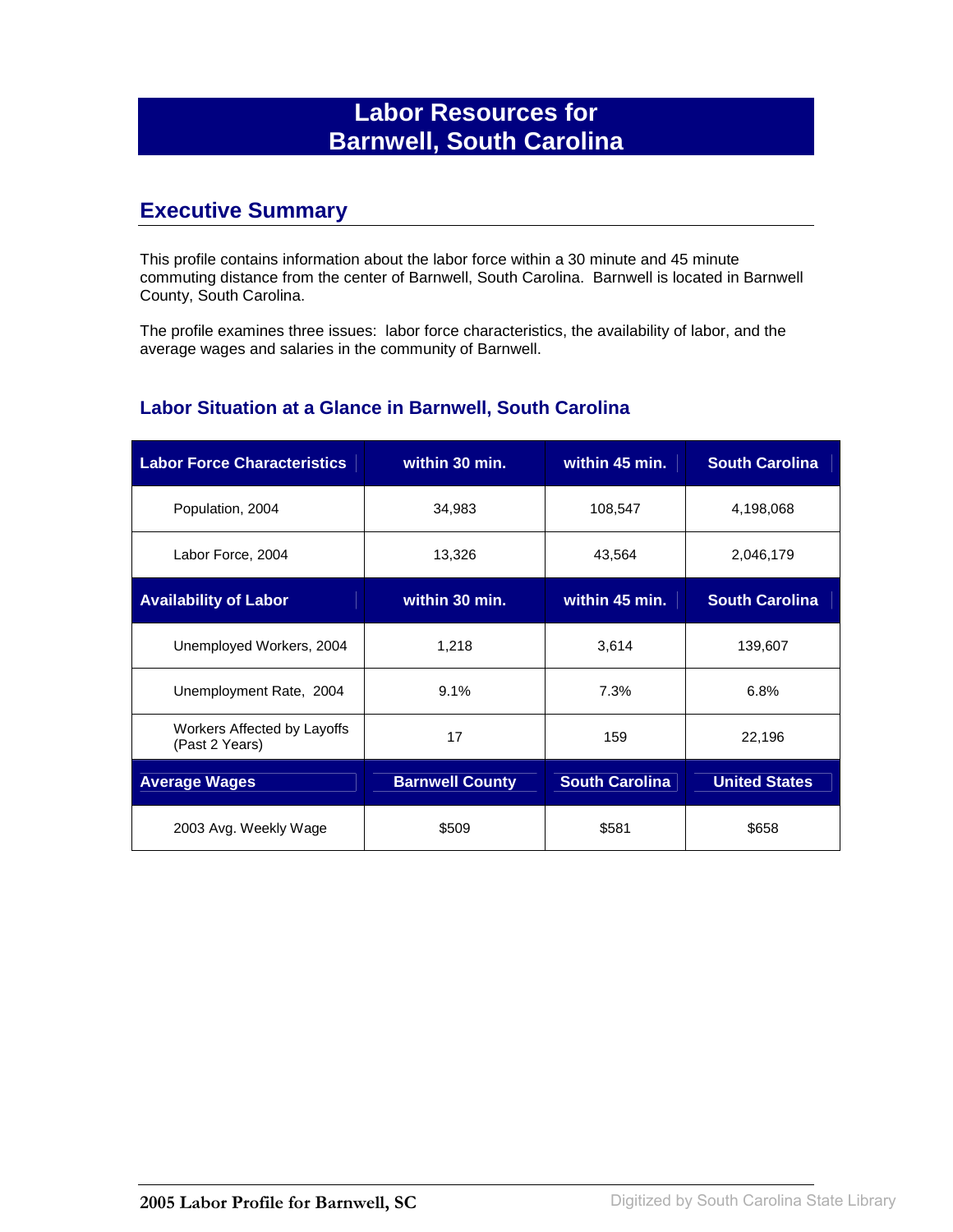# **Labor Force Characteristics for Barnwell, South Carolina**

The composition and size of a community's labor force is linked very closely with demographic and economic conditions and trends in the region. The following labor force profile provides basic information on the population base and labor force characteristics so that the reader can better assess labor force conditions in the community.

| <b>Labor Force</b>             |                              |                                                |                          |
|--------------------------------|------------------------------|------------------------------------------------|--------------------------|
|                                | 30 min.<br><b>Drive time</b> | 45 min.<br><b>Drive time</b>                   | <b>South</b><br>Carolina |
| Labor Force<br>2004            | 13,326                       | 43,564                                         | 2,046,179                |
| Change since<br>2000           | $-3,095$                     | $-5,849$                                       | 49,079                   |
|                                |                              | <b>Population</b>                              |                          |
| Population 2004                | 34,983                       | 108,547                                        | 4,198,068                |
| Change since<br>2000           | -96                          | 1,372                                          | 186,056                  |
| Projected<br>2010              | 37,793                       | 122,862                                        | 4,446,704                |
|                                |                              | <b>Gender Distribution</b>                     |                          |
| Male                           | 16,953                       | 52,912                                         | 2,040,261                |
| Female                         | 18,031                       | 55,635                                         | 2,132,454                |
|                                |                              | <b>Age Distribution</b>                        |                          |
| Ages 20-34                     | 6,709                        | 21,030                                         | 875,330                  |
| Ages 35-49                     | 7,509                        | 23,379                                         | 925,330                  |
| Ages 50-64                     | 6,551                        |                                                |                          |
|                                |                              | 19,816                                         | 739,980                  |
| 20-54<br>*Prime Working<br>Age | 16,771                       | 52,144                                         | 2,084,880                |
|                                |                              | <b>Highest Level of Educational Attainment</b> |                          |
| <b>High School</b>             | 11,177                       | 34,161                                         | 778,054                  |
| Some College                   | 5,755                        | 18,853                                         | 500,194                  |
| Associate<br>Degree            | 1,899                        | 6,396                                          | 173,428                  |
| <b>Bachelors</b><br>Degree     | 3,310                        | 11,701                                         | 351,526                  |

\*Prime working age group: People between the ages of 18-54 are often referred to as the prime working age group. In staffing a new facility, prudent managers often prefer to staff its production work force with workers whose ages form a normal distribution curve. This provides for stability, flexibility and continuity of knowledge.

Source: 2004 Estimates Based on 2000 U.S. Census of Population and Woods and Poole, 2003 Edition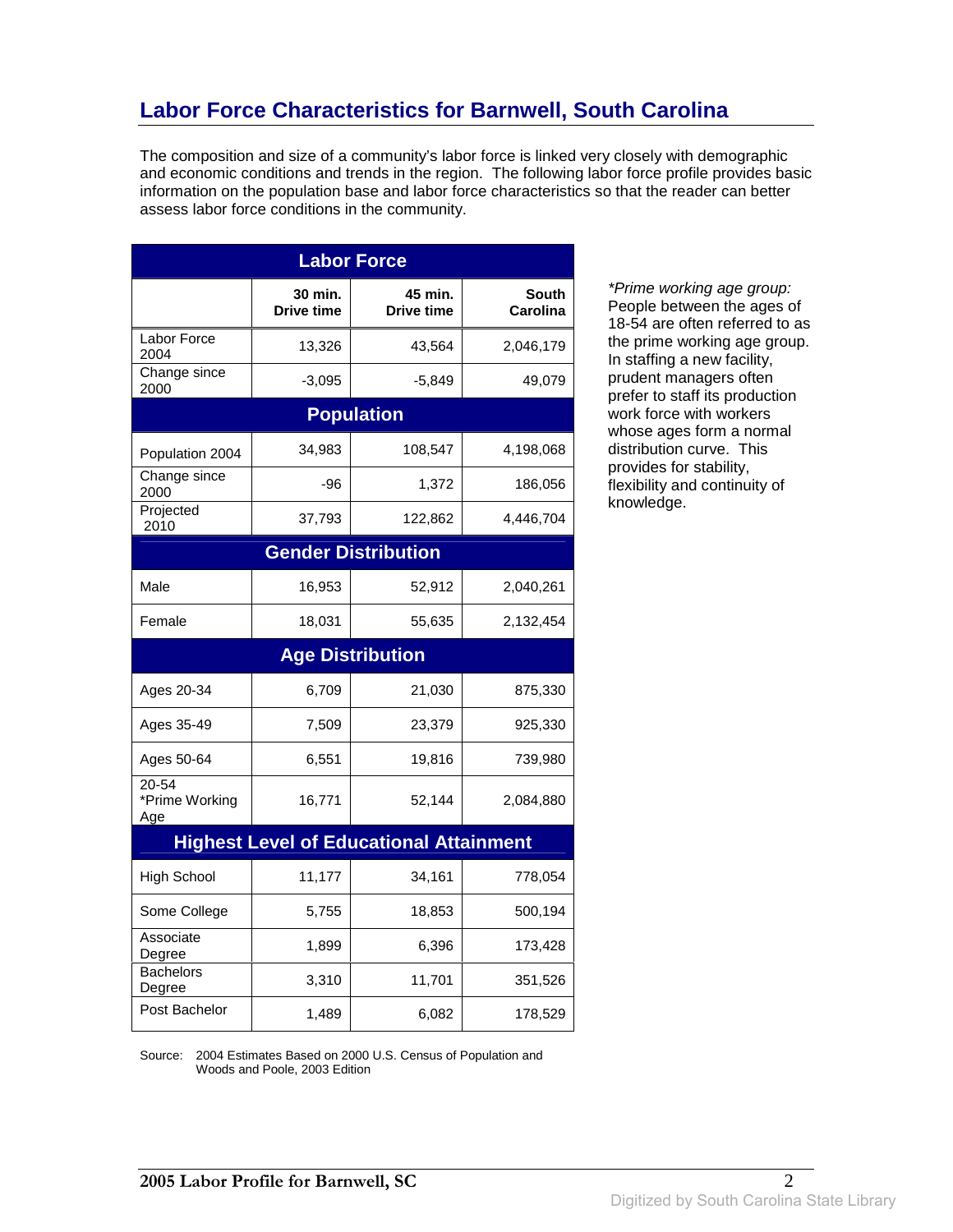# **Employment Characteristics for Barnwell, South Carolina**

| <b>Total Employment</b> |                       |                       |                   |
|-------------------------|-----------------------|-----------------------|-------------------|
| Year                    | 30 min.<br>Drive time | 45 min.<br>Drive time | South<br>Carolina |
| 2004                    | 12,108                | 39.951                | 1,906,571         |

Total Employment data include all full and part-time wage and salaried workers in the area. These people may or may not reside in the area.

| <b>Monthly Employment by Sector</b><br><b>In Barnwell County</b>                                     |            |                |                |
|------------------------------------------------------------------------------------------------------|------------|----------------|----------------|
| Sector                                                                                               | 30 min.    | 45 min.        |                |
|                                                                                                      | Drive time | Drive time     | South Carolina |
| Agriculture, Forestry, Fishing and Hunting                                                           | 10         | 90             | 12,379         |
| <b>Mining</b>                                                                                        | 7          | 49             | 1,603          |
| <b>Utilities</b>                                                                                     | 62         | 211            | 11,891         |
| <b>Construction</b>                                                                                  | 503        | 2,294          | 111,730        |
| <b>Manufacturing</b>                                                                                 | 3,253      | 8,064          | 275,573        |
| Wood product manufacturing                                                                           | 195        | 484            | 8,371          |
| Nonmetallic mineral product manufacturing                                                            | 29         | 199            | 9,155          |
| Primary metal manufacturing                                                                          |            |                | 6,317          |
| Fabricated metal product manufacturing                                                               | 126        | 607            | 27,357         |
| Machinery manufacturing                                                                              | 16         | 270            | 21,278         |
| Computer and electronic product<br>manufacturing                                                     | 6          | 94             | 7,666          |
| Electrical equipment and appliance mfg.                                                              |            |                | 10,748         |
| Transportation equipment manufacturing                                                               | 24         | 276            | 30,932         |
| Furniture and related product manufacturing                                                          | 2          | 22             | 4,225          |
| Miscellaneous manufacturing                                                                          | 1          | $\overline{7}$ | 7,846          |
| Food manufacturing                                                                                   | 1          | 12             | 17,832         |
| Beverage and tobacco product<br>manufacturing                                                        |            |                | 1,445          |
| Textile mills                                                                                        | 119        | 1,082          | 40,207         |
| Textile product mills                                                                                |            |                | 9,724          |
| Apparel manufacturing                                                                                |            |                | 5,321          |
| Paper manufacturing                                                                                  |            |                | 14,710         |
| Printing and related support activities                                                              | 4          | 40             | 7,327          |
| Petroleum and coal products manufacturing                                                            |            |                | 288            |
| Chemical manufacturing                                                                               | 19         | 198            | 21,659         |
| Plastics and rubber products manufacturing                                                           | 50         | 439            | 23,054         |
| <b>Wholesale Trade</b>                                                                               | 139        | 427            | 62,523         |
| <b>Retail Trade</b>                                                                                  | 1,452      | 4,720          | 224,031        |
| <b>Transportation and Warehousing</b>                                                                | 102        | 396            | 46,941         |
| <b>Education and Health Services</b>                                                                 | 2,358      | 5,914          | 156,232        |
| <b>Leisure and Hospitality</b>                                                                       | 710        | 3,116          | 192,748        |
| <b>Professional and Business Services</b><br>2003 Covered Wages, SC Employment Securities Commission | 833        | 4,802          | 186,481        |

Source: 2003 Covered Wages, SC Employment Securities Commission

**2005 Labor Profile for Barnwell, SC** 3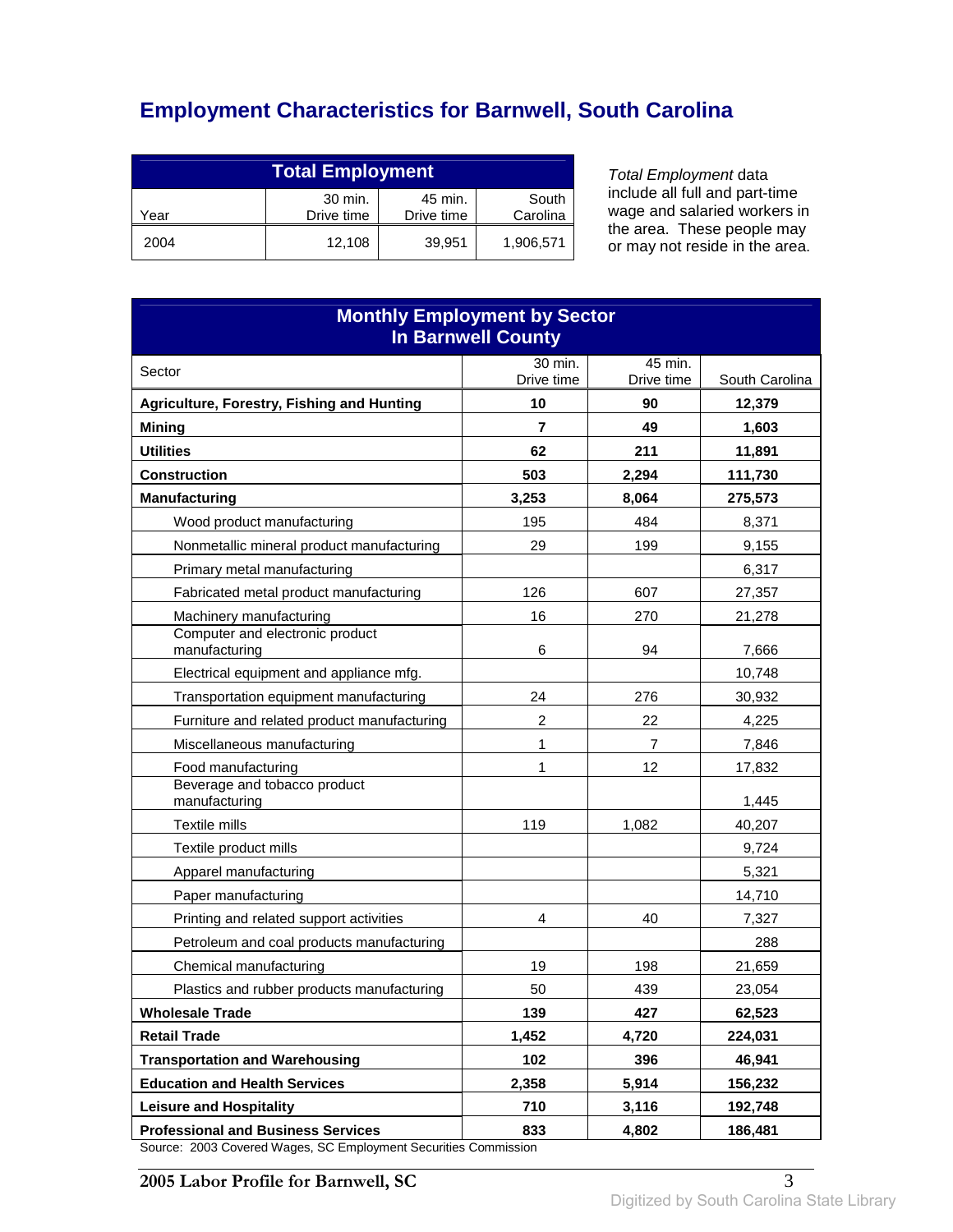| <b>Largest Industries by Total Employment</b><br><b>In Barnwell County</b> |            |                                  |            |           |
|----------------------------------------------------------------------------|------------|----------------------------------|------------|-----------|
| Company Name                                                               | City       | Primary Product/Service          | Employment | Date Est. |
| Dixie-Narco Inc                                                            | Williston  | Soft-drink vending machines      | 1,000      | 1990      |
| <b>Excel Comfort Systems</b>                                               | Blackville | IHVAC units                      | 400        | 1999      |
| lSara Lee Sock Co                                                          | Barnwell   | Athletic socks                   | 325        | 1992      |
| <b>EFCO</b>                                                                | Barnwell   | Commercial windows               | 300        | 1997      |
| Dayco Products LLC                                                         | Williston  | Polyribbed belts                 | 260        | 1977      |
| Augusta Fiberglass<br>Coatings                                             | Blackville | Tanks and components             | 140        | 1974      |
| <b>IDucane Gas Grills</b>                                                  | Barnwell   | Gas barbeque grills              | 125        | 1968      |
| <b>Chem Nuclear Systems</b><br><b>LLC</b>                                  | Barnwell   | Radwaste containers              | 67         | 1971      |
| National Beverage Screen<br><b>Printers</b>                                | Williston  | Screen printing                  | 65         | 1984      |
| <b>Precision Metal</b><br>Fabricators                                      | Williston  | <b>Fabricated metal products</b> | 30         | 1990      |

## **Employer-Employee Relationship**

Employer-employee relations in South Carolina are very stable and the state consistently ranks as one of the least unionized in the nation. In 2004, only 4.5 percent of the state's workers were members of a labor union. Additionally, the state has consistently had one of the lowest work stoppage rates in the United States. On average, less than .01 percent of working time was lost due to strikes in manufacturing and non-manufacturing industries combined.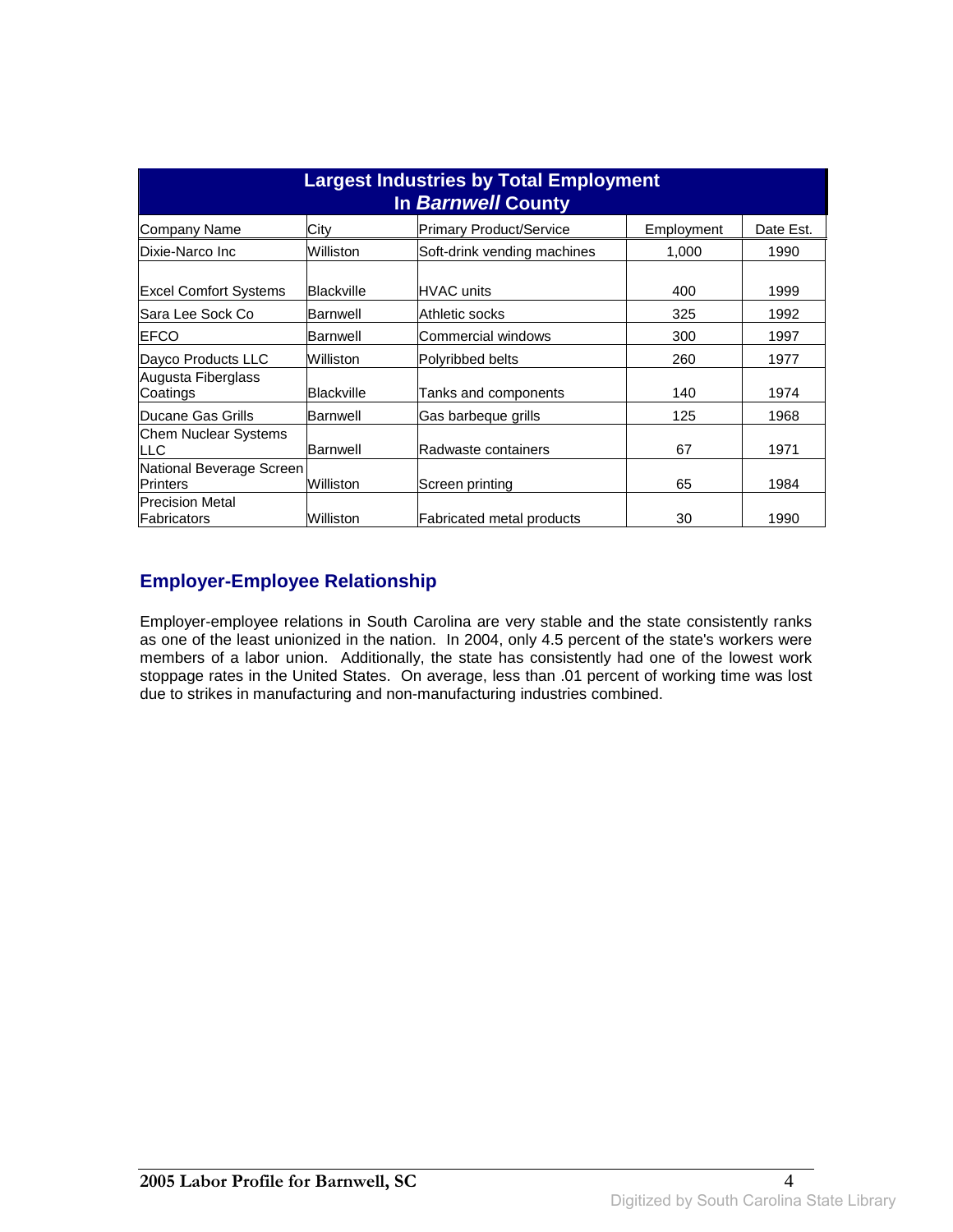### **Labor Force Participation & Unemployment**

| <b>Labor Force Participation &amp; Unemployment</b> |                       |                       |                |  |
|-----------------------------------------------------|-----------------------|-----------------------|----------------|--|
| Year                                                | 30 min.<br>Drive time | 45 min.<br>Drive time | South Carolina |  |
| Labor Force<br>(2004)                               | 13,326                | 43.564                | 2,046,179      |  |
| Labor Force<br>Change from 2000                     | $-3,095$              | $-5,849$              | 49,079         |  |
| Labor Force<br><b>Participation Rate</b>            | 38%                   | 40%                   | 49%            |  |
| Unemploy-<br>ment (2004)                            | 1,218                 | 3,614                 | 139.607        |  |
| Unemployment<br>Rate                                | 0.38                  | 0.38                  | 0.68           |  |

The labor force participation rate is the percentage which results from dividing the labor force count by the total population.

Unemployment reflects the total number of persons who do not have a job and are actively seeking employment.

#### **Other Potential Sources of Labor Supply**

| <b>Total Jobs Lost</b><br><b>Due to Mass Closings and Layoffs</b><br><b>Past Two Years</b> |                       |                       |                |
|--------------------------------------------------------------------------------------------|-----------------------|-----------------------|----------------|
| Sector                                                                                     | 30 min.<br>Drive time | 45 min.<br>Drive time | South Carolina |
| Total                                                                                      | 17                    | 159                   | 22,196         |
| Manufacturing                                                                              | 8                     | 96                    | 19,196         |
| <b>Distribution</b>                                                                        |                       | 2                     | 1,213          |
| Service                                                                                    | 9                     | 61                    | 1,745          |
| Other                                                                                      |                       |                       | 42             |

Recent closings and layoffs are a rich source of skilled and experienced labor for companies seeking to locate or expand in a given area. Industries in which layoffs and closings occur can provide some indication of the skills and knowledge-base of many unemployed and underemployed workers in a region.

| <b>Commuters to Other Areas</b>                                  |       |        |        |  |
|------------------------------------------------------------------|-------|--------|--------|--|
| 30 min.<br>45 min.<br>South Carolina<br>Drive time<br>Drive time |       |        |        |  |
| Commuters to<br>other areas                                      | 4,700 | 13,539 | 31,833 |  |

Source: 2000 U.S. Census of Population

 Workers commuting to places outside their resident are a significant source of experienced labor for new and expanding industries. These workers may be willing to consider an opportunity for employment nearer their place of residence.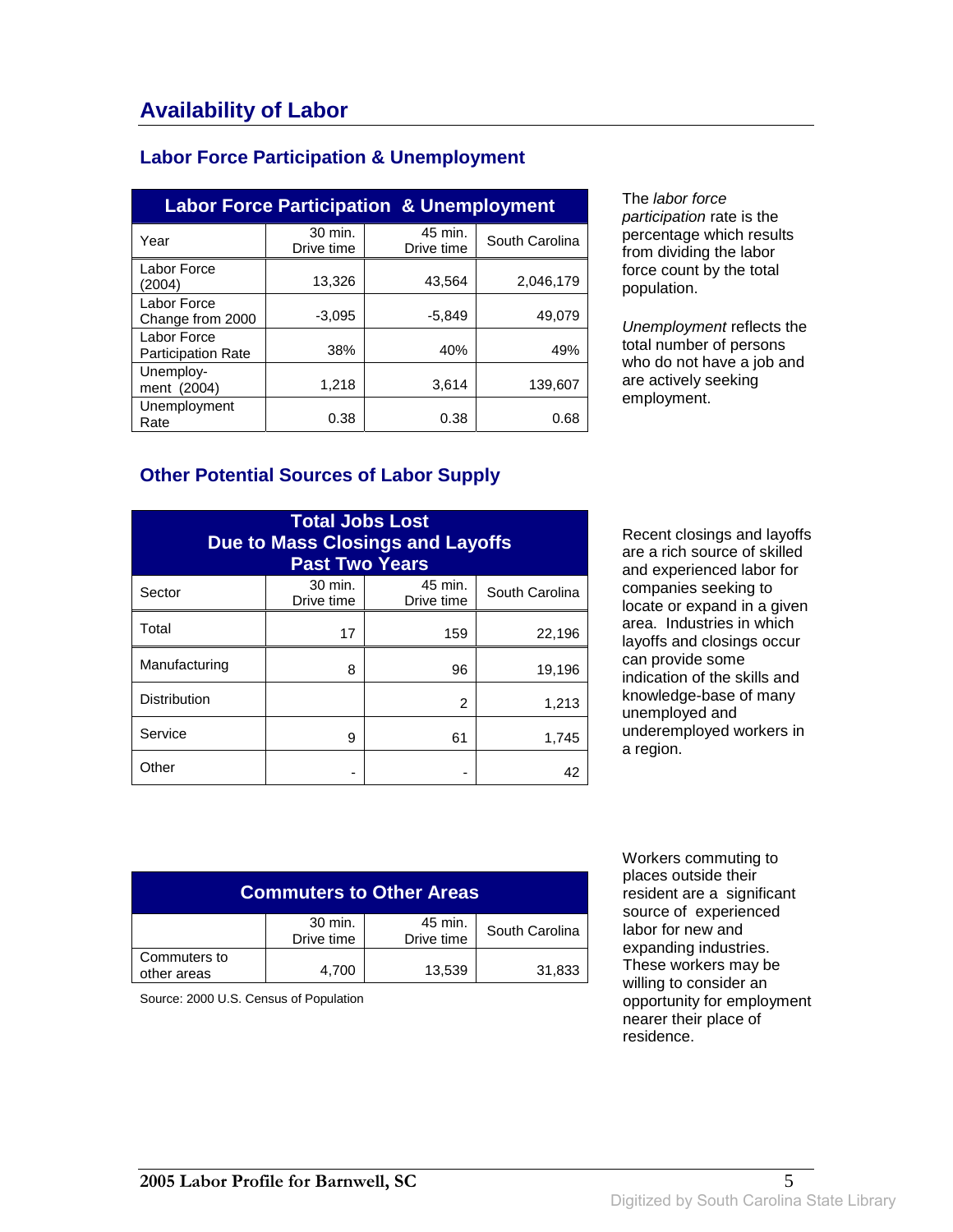## **Recent Graduates of South Carolina's Colleges and Universities**

| <b>Certificates/Degrees Conferred</b><br><b>From Technical Colleges</b><br>in Select Degrees Within 45 Minute Drive Time of Barnwell County, SC |                                                        |  |  |
|-------------------------------------------------------------------------------------------------------------------------------------------------|--------------------------------------------------------|--|--|
| Degree Area                                                                                                                                     | Two Year Certificates/Degrees Conferred<br>2002 - 2004 |  |  |
| Computer and Information Sciences (Total)                                                                                                       | 34                                                     |  |  |
| Data Processing Technology                                                                                                                      | 34                                                     |  |  |
| Engineering Technologies (Total)                                                                                                                | 17                                                     |  |  |
| Electrical , Electronic & Communications                                                                                                        | $\star$                                                |  |  |
| Mechanical Engineering/Tech                                                                                                                     | $\star$                                                |  |  |
| Mechanic & Repair Technologies (Total)                                                                                                          | 33                                                     |  |  |
| Industrial Electronics                                                                                                                          | 20                                                     |  |  |
| <b>HVAC</b>                                                                                                                                     | *                                                      |  |  |
| Precision Production (Total)                                                                                                                    | 22                                                     |  |  |
| Machine Tool Technology/Machinist                                                                                                               |                                                        |  |  |

| <b>Graduation From South Carolina's</b><br><b>Four Year Colleges and Universities</b><br><b>In Select Degrees</b> |                   |                               |  |
|-------------------------------------------------------------------------------------------------------------------|-------------------|-------------------------------|--|
|                                                                                                                   |                   | Degrees Conferred (2002-2004) |  |
|                                                                                                                   | <b>Bachelors</b>  | Post- Grad                    |  |
| Computer and Information<br>Science (Total)                                                                       | 910               | 108                           |  |
| <b>Computer Engineering</b>                                                                                       | 150               | 149                           |  |
| Computer Programming                                                                                              | $12 \overline{ }$ | 5                             |  |
| Engineering & Related<br>Technologies (Total)                                                                     | 1,316             | 786                           |  |
| <b>Chemical Engineering</b>                                                                                       | 136               | 38                            |  |
| <b>Electrical Engineering</b>                                                                                     | 257               | 150                           |  |
| Industrial Engineering                                                                                            | 78                | 44                            |  |
| Mechanical Engineering                                                                                            | 268               | 95                            |  |
| Business Admin &<br>Management                                                                                    | 4,754             | 1,018                         |  |
| International Business/Trade                                                                                      | 178               | 276                           |  |

Source: South Carolina Commission on Higher Education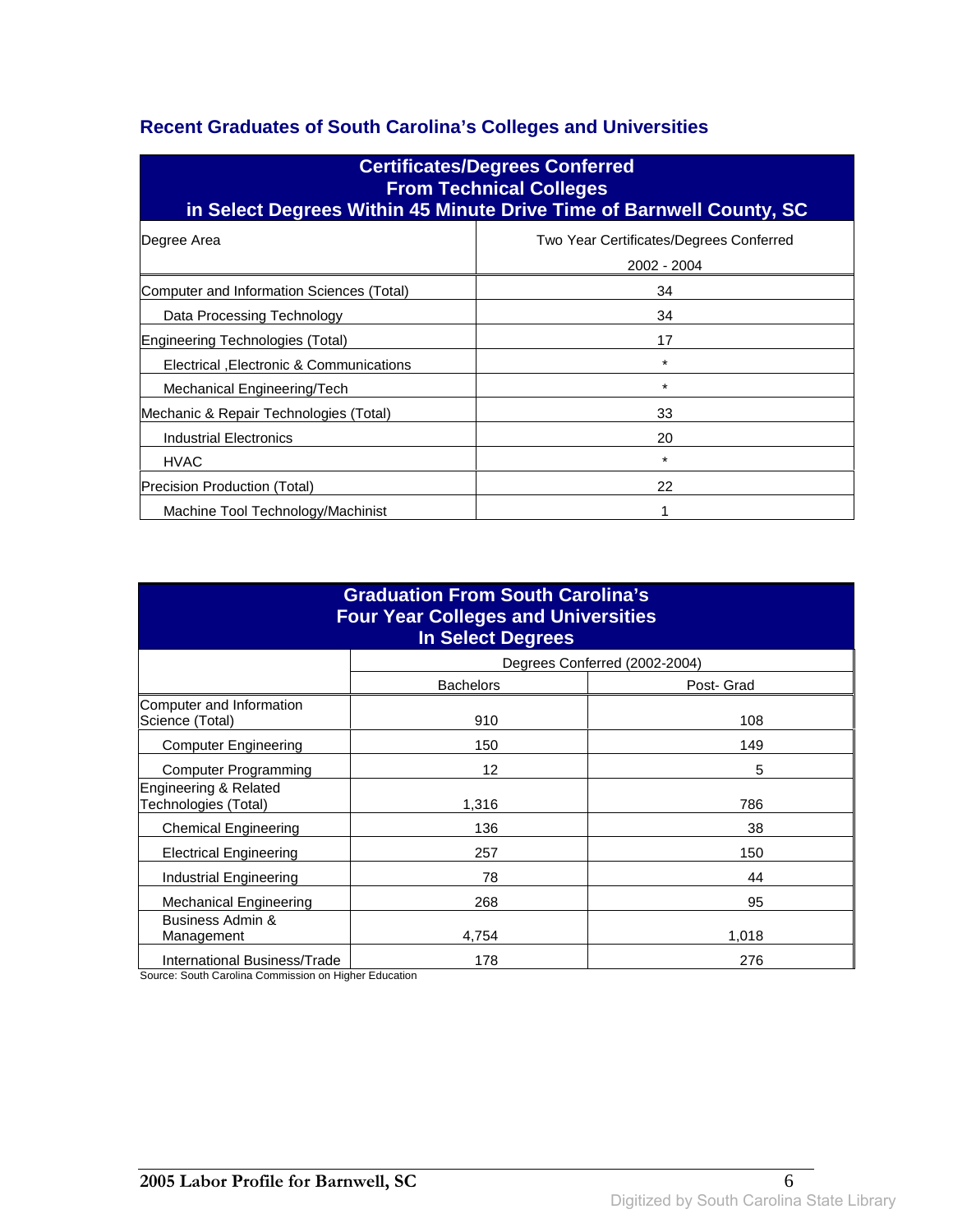## **Wages and Salaries**

| <b>Average Wage and Salary</b><br><b>Comparison</b> |                           |                |                      |
|-----------------------------------------------------|---------------------------|----------------|----------------------|
| Sector                                              | <b>Barnwell</b><br>County | South Carolina | <b>United States</b> |
| Avg. Weekly<br>Wages*                               | \$509                     | \$581          | \$658                |
| Avg. Annual<br>Salary*                              | \$26,452                  | \$30,240       | \$37,508             |
| Avg. Hourly Prod.<br>Wages**                        | N/A                       | \$14.73        | \$16.14              |

\*Covered Wages and Employment, 2003, SC Employment Securities Commission

\*\* Employment & Earnings, 2004, U.S. Department of Labor

| <b>Average Annual Salary</b><br><b>Manufacturing Sectors, 2004</b> |                        |                |  |
|--------------------------------------------------------------------|------------------------|----------------|--|
| Sector                                                             | <b>Barnwell County</b> | South Carolina |  |
| <b>Manufacturing Total</b>                                         | \$31,132               | \$39,027       |  |
| Wood product                                                       | ***                    | \$30,808       |  |
| Nonmetallic mineral product                                        | ***                    | \$39,031       |  |
| Primary metal                                                      | ***                    | \$49,695       |  |
| Fabricated metal product                                           | ***                    | \$37,533       |  |
| Machinery                                                          | ***                    | \$39,952       |  |
| Computer and electronic product                                    | ***                    | \$40,186       |  |
| Electrical equipment and appliance                                 | ***                    | \$40,178       |  |
| Transportation equipment                                           | ***                    | \$44,099       |  |
| Furniture and related product                                      | ***                    | \$27,907       |  |
| Miscellaneous                                                      | ***                    | \$34,350       |  |
| Food                                                               | ***                    | \$26,620       |  |
| Beverage and tobacco product                                       | ***                    | \$35,765       |  |
| <b>Textile mills</b>                                               | ***                    | \$31,898       |  |
| Textile product mills                                              | ***                    | \$25,618       |  |
| Apparel                                                            | ***                    | \$23,705       |  |
| Paper                                                              | ***                    | \$55,139       |  |
| Printing and related support<br>activities                         | ***                    | \$36,634       |  |
| Petroleum and coal products                                        | ***                    | \$49,113       |  |
| Chemical                                                           | ***                    | \$50,870       |  |
| Plastics and rubber products                                       | ***                    | \$46,620       |  |

\*\*\*Indicates data suppressed

Source: Covered Wages and Employment, SC Employment Securities Commission